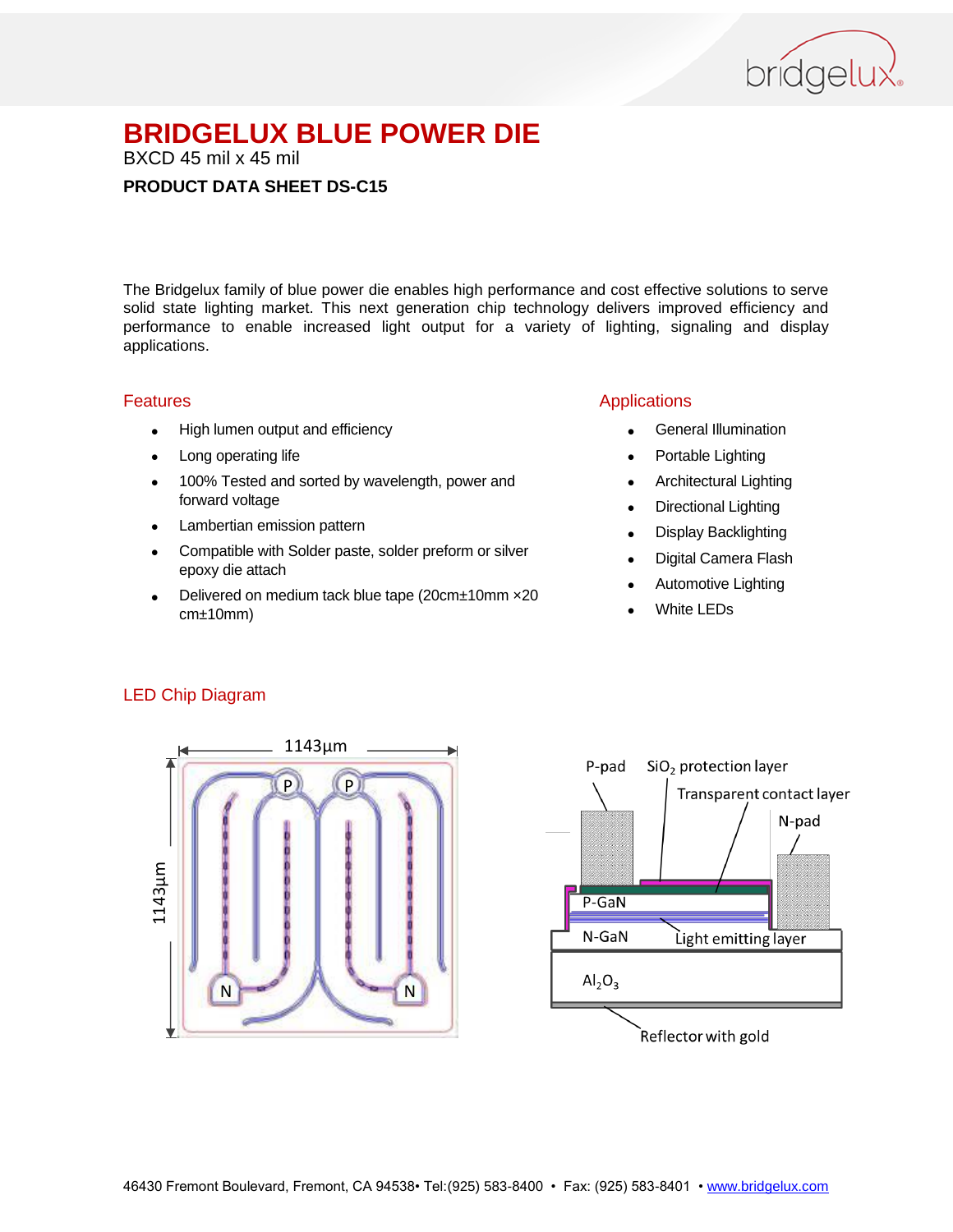BXCD 45 mil x 45 mil

#### Product Nomenclature

#### **B X C D 4545 X X X – Y – Z**

Where:

- BXCD: Designates product family
- 4545: Designates die size (45 mil x 45 mil)
- XXX: Designates dominant wavelength bin
- Y: Designates radiometric power bin
- Z: Designates forward voltage bin

### Part Numbering and Bin Definitions

Bridgelux LED chips are sorted into the brightness and dominant wavelength bins shown below at  $I_f =$ 350 mA. Each blue tape contains die from only one brightness bin and one wavelength bin.

The forward voltage bins are 3.0-3.1V (A1), 3.1-3.2V (A2), 3.2-3.3 V (B1), and 3.3-3.4 V (B2). The typical forward voltage is 3.2 V and the maximum forward voltage ( $V_f$  max) = 3.4 V.

| <b>Dominant</b> | <b>Power Bin H1</b> | <b>Power Bin H2</b> | Power Bin J1     |
|-----------------|---------------------|---------------------|------------------|
| Wavelength      | $(420 - 440$ mW)    | $(440 - 460$ mW)    | $(460 - 480$ mW) |
|                 |                     |                     |                  |
| 450 to 452.5nm  | BXCD4545450-H1-z    | BXCD4545450-H2-z    | BXCD4545450-J1-z |
| 452.5 to 455nm  | BXCD4545452-H1-z    | BXCD4545452-H2-z    | BXCD4545452-J1-z |
| 455 to 457.5nm  | BXCD4545455-H1-z    | BXCD4545455-H2-z    | BXCD4545455-J1-z |
| 457.5 to 460nm  | BXCD4545457-H1-z    | BXCD4545457-H2-z    | BXCD4545457-J1-z |
|                 |                     |                     |                  |
| <b>Dominant</b> | Power Bin J2        | <b>Power Bin K1</b> |                  |
| Wavelength      | $(480 - 500$ mW)    | $(500 - 525$ mW)    |                  |
|                 |                     |                     |                  |
|                 |                     |                     |                  |
| 450 to 452.5nm  | BXCD4545450-J2-z    | BXCD4545450-K1-z    |                  |
| 452.5 to 455nm  | BXCD4545452-J2-z    | BXCD4545452-K1-z    |                  |
| 455 to 457.5nm  | BXCD4545455-J2-z    | BXCD4545455-K1-z    |                  |
| 457.5 to 460nm  | BXCD4545457-J2-z    | BXCD4545457-K1-z    |                  |

Bridgelux BXCD 45x45 Product Data Sheet DS-C15 (05/21/2019) Page **2** of **9 Note:** z = "A1" for Vf bin of 3.0-3.1V; z = "A2" for Vf bin of 3.1-3.2V; z = "B1" for Vf bin of 3.2-3.3V; z = "B2" for Vf bin of 3.3-3.4V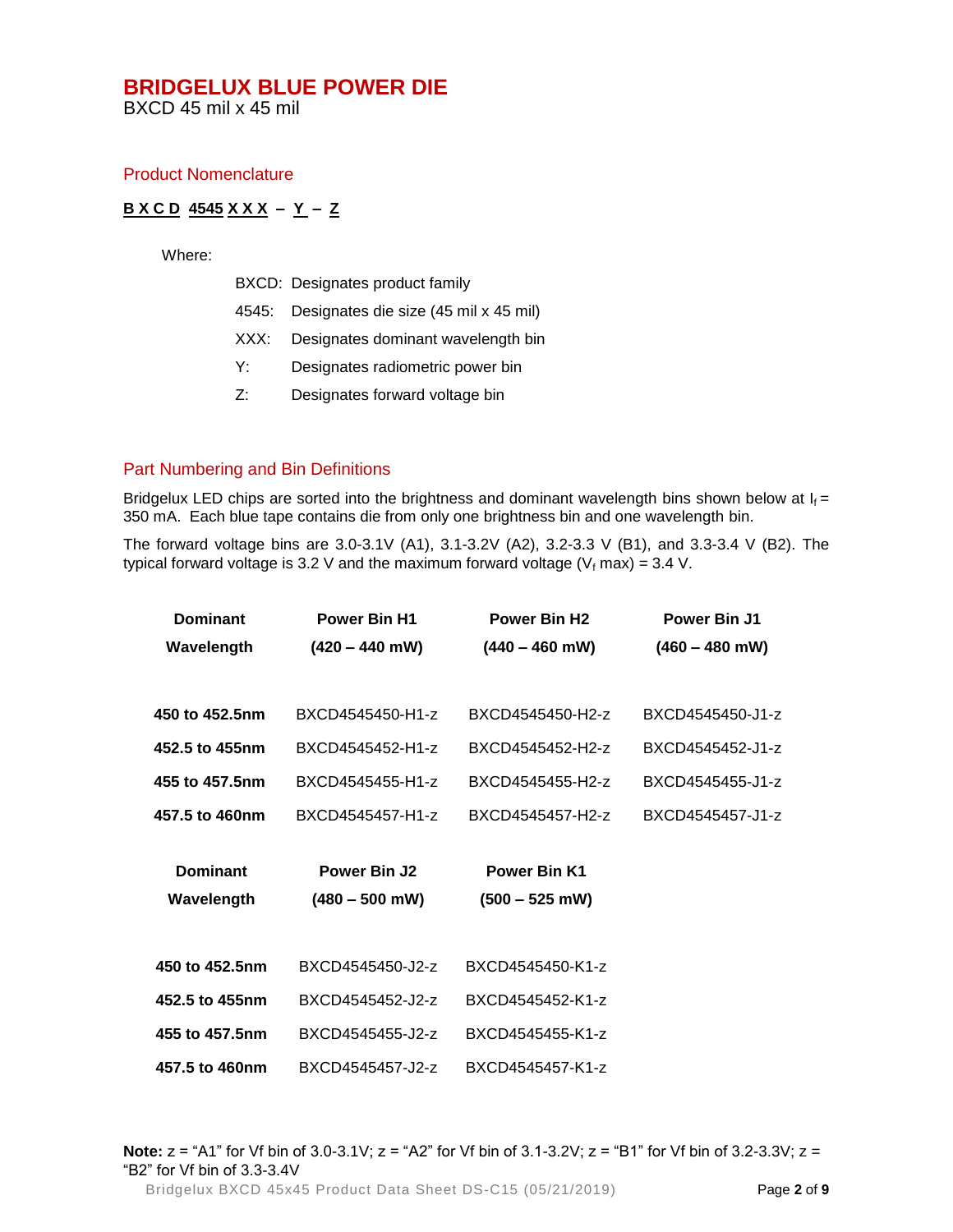### **BRIDGELUX Blue Power Die**

BXCD 45 mil x 45 mil

#### Mechanical Dimensions

| Chip Size        | 1143(+30/-15) µm x 1143(+30/-15) µm (45 mil x 45 mil)          |  |
|------------------|----------------------------------------------------------------|--|
| Chip Thickness   | $150 \pm 10$ µm (5.9 mil)                                      |  |
| Au Pad Thickness | $3.0 \pm 0.5 \,\text{\mu m}$                                   |  |
| Au Pad Diameter  | P Pad (2X): $100 \pm 5 \mu m$<br>N Pad (2X): $100 \pm 5 \mu m$ |  |

#### Absolute Maximum Ratings

| <b>Parameter</b>                               | <b>Symbol</b>                     | <b>Maximum Rating</b> | Condition              |
|------------------------------------------------|-----------------------------------|-----------------------|------------------------|
| DC Forward Current                             | Ιf                                | $700 \text{ mA}^1$    | $T_i = 140^{\circ}C$   |
| <b>Forward Voltage</b>                         | $V_{f}$                           | 3.4V                  | $I_f = 350$ mA         |
| Junction Temperature                           | T,                                | $150^{\circ}$ C       |                        |
| Reverse Voltage                                | $V_{r}$                           | $-5V$                 | $T_a = 25^{\circ}C$    |
| <b>Reverse Current</b>                         | ı,                                | $2.0 \mu A$           | $V_r = -5 V$           |
| Optical Power (minimum)                        | $P_0$                             | 340 mW                | $I_f = 350 \text{ mA}$ |
| <b>Assembly Process Temperature</b>            | $325^{\circ}$ C for < 5 seconds   |                       |                        |
| Storage Conditions (chip on tape) <sup>6</sup> | 0°C to $+40$ °C ambient, RH < 65% |                       |                        |

#### Notes:

- 1. Maximum drive current depends on junction temperature, die attach methods/materials, and lifetime requirements of the application.
- 2. Bridgelux LED chips are Class 1 ESD sensitive.
- 3. The typical spectra half-width of the BXCD4545 blue power die is < 25 nm.
- 4. Please consult the Bridgelux technical support team for information on how to optimize the light output of our chips in your package.
- 5. Brightness values are measured in an integrating sphere using gold plated TO39 headers without encapsulation.
- 6. Tapes should be stored in a vertical orientation, not horizontally stacked. Stacking of tapes can place excessive pressure on the bond pads of the LED, resulting in reduced wire bonding strength.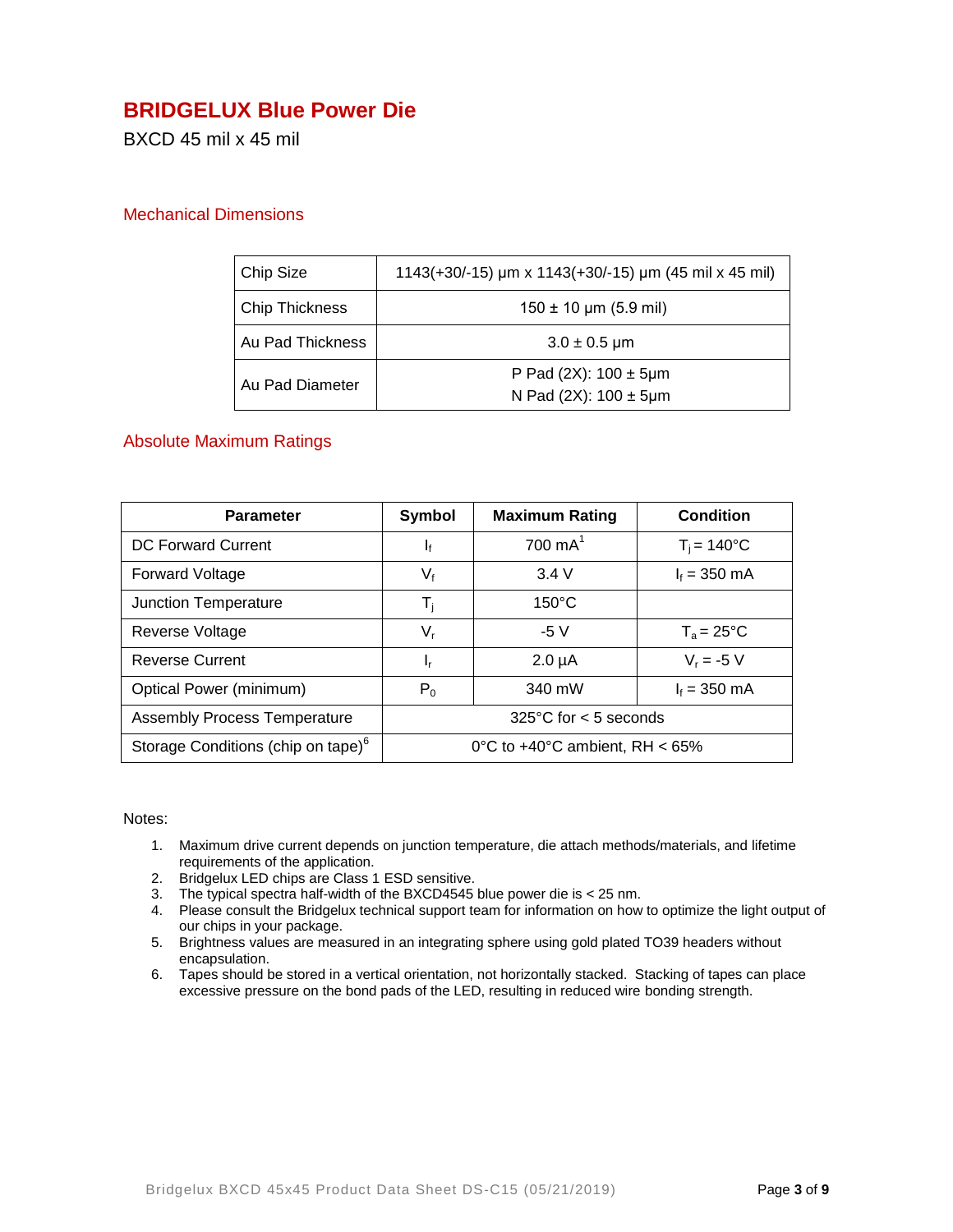#### Environmental Compliance

Bridgelux is committed to providing environmentally friendly products to the solid state lighting market. Bridgelux BXCD4545 blue power die are compliant to the European Union directives on the restriction of hazardous substances in electronic equipment, namely the RoHS directive. Bridgelux will not intentionally add the following restricted materials to BXCD4545 die products: lead, mercury, cadmium, hexavalent chromium, polybrominated biphenyls (PBB) or polybrominated diphenyl ethers (PBDE).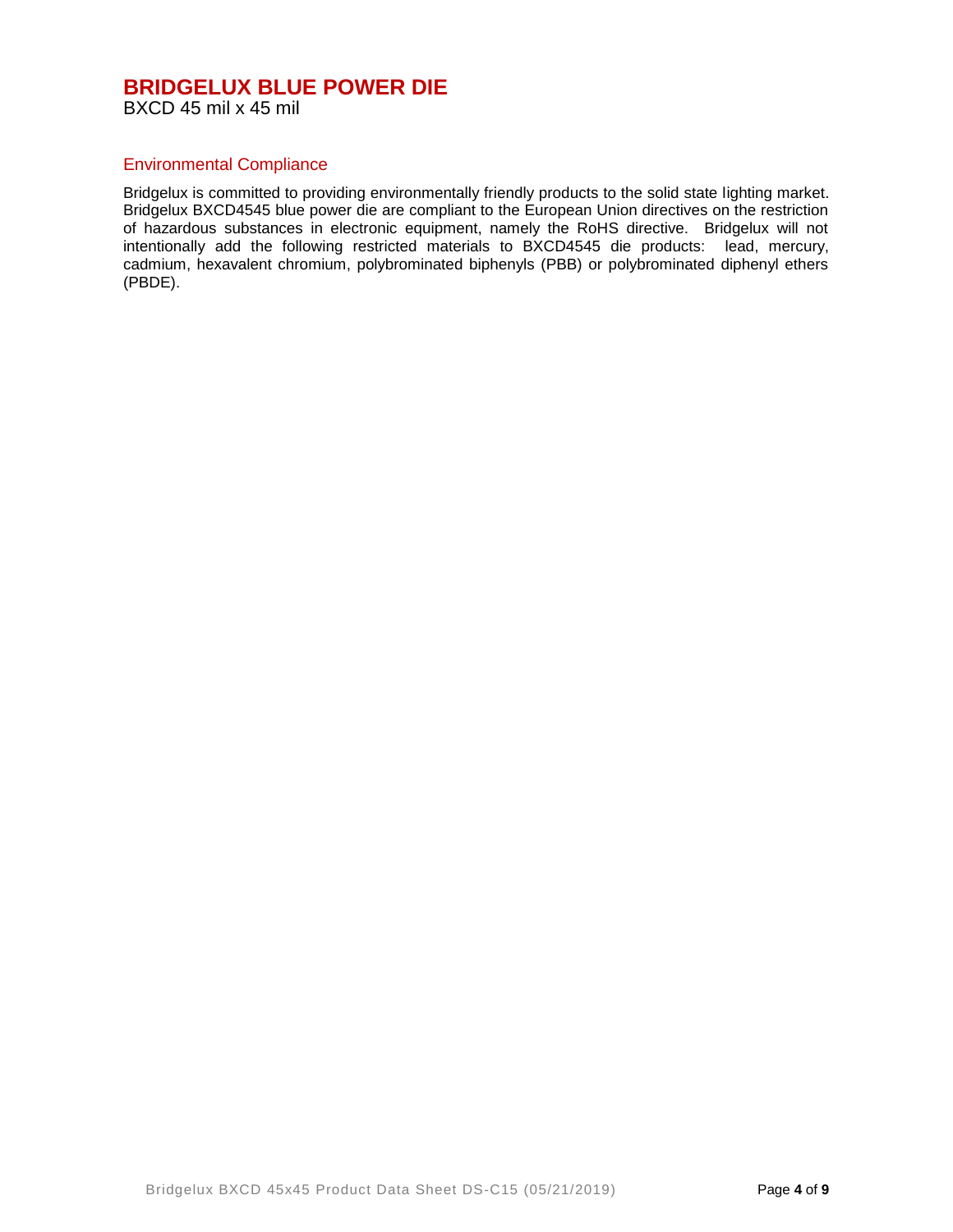#### Performance vs. Current

The following curves represent typical performance of the BXCD4545 blue power die. Actual performance will vary slightly for different power, dominant wavelength and Vf bins.



Figure 1: Relative Luminous Intensity vs. Forward Current ( $T_i = 25^{\circ}C$ )



Figure 2: Forward Current vs. Forward Voltage  $(T_i = 25^{\circ}C)$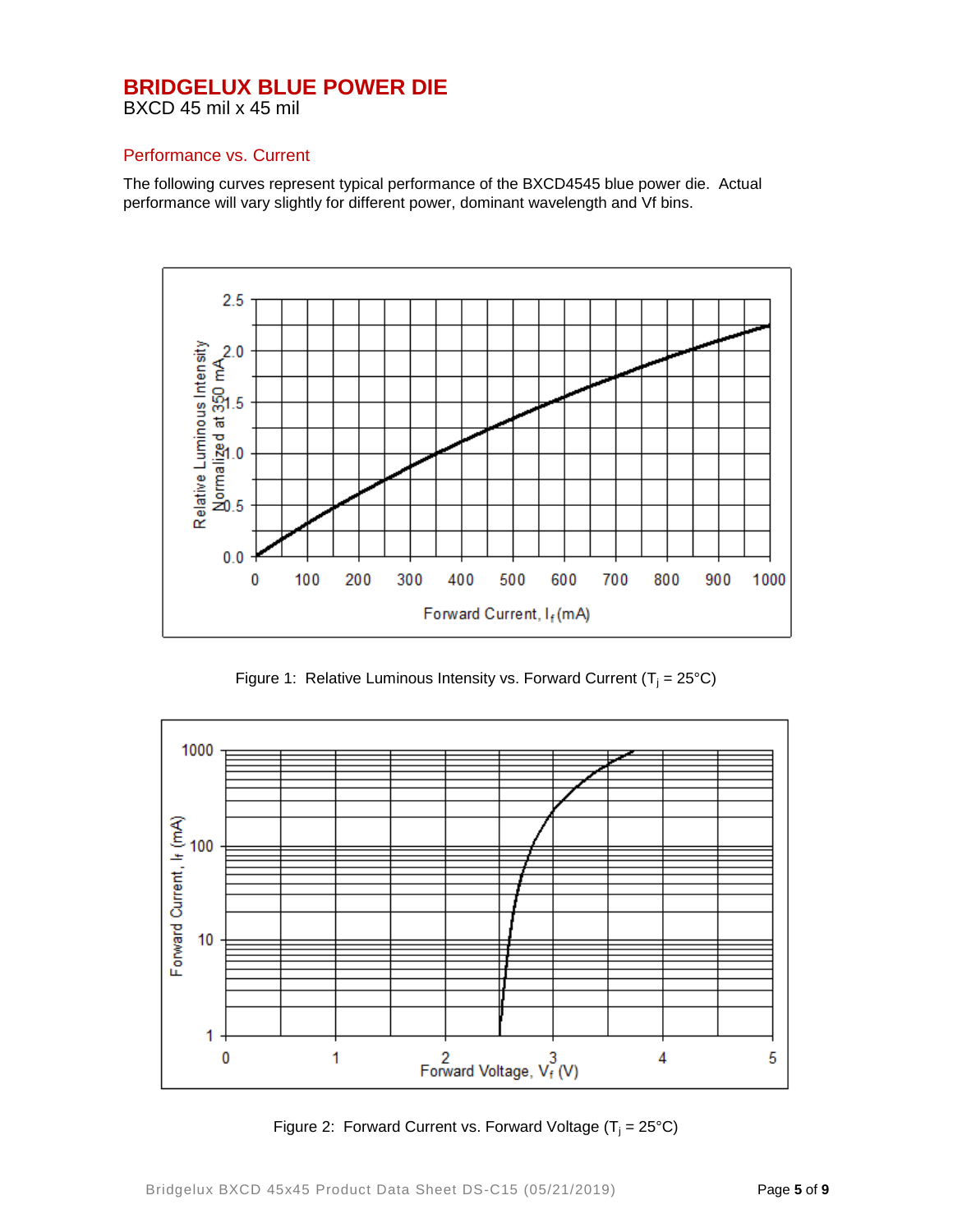BXCD 45 mil x 45 mil

#### Performance vs. Junction Temperature

The following curves represent typical performance of the BXCD4545 blue power die. Actual performance will vary slightly for different power, dominant wavelength and Vf bins.



Figure 3: Forward Voltage Shift vs. Junction Temperature



Figure 4: Relative Light Intensity vs. Junction Temperature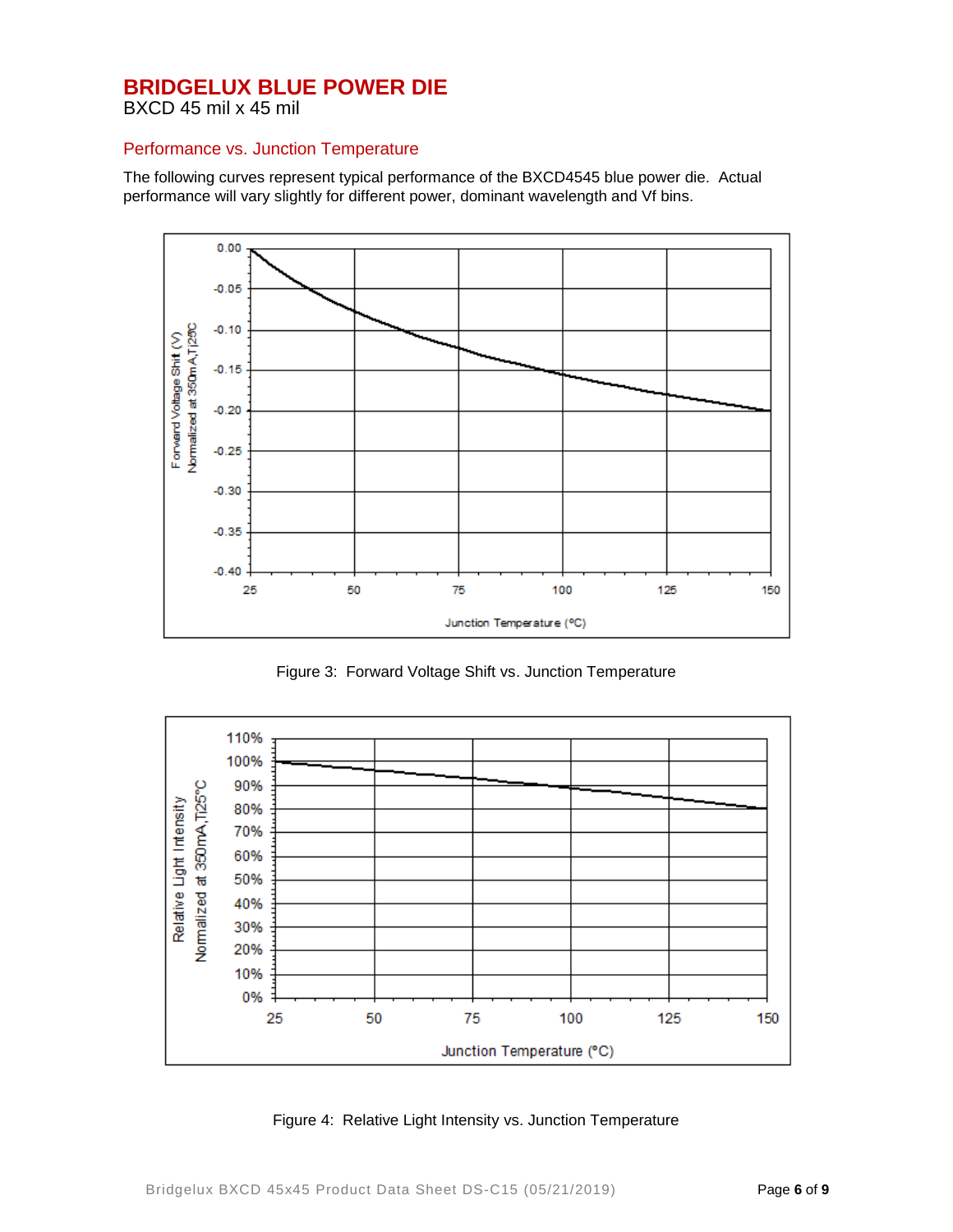BXCD 45 mil x 45 mil

#### Wavelength Shift

The following curves represent typical performance of the BXCD4545 blue power die. Actual performance will vary slightly for different power, dominant wavelength and Vf bins.



Figure 5: Wavelength Shift vs. Junction Temperature



Figure 6: Wavelength Shift vs. Forward Current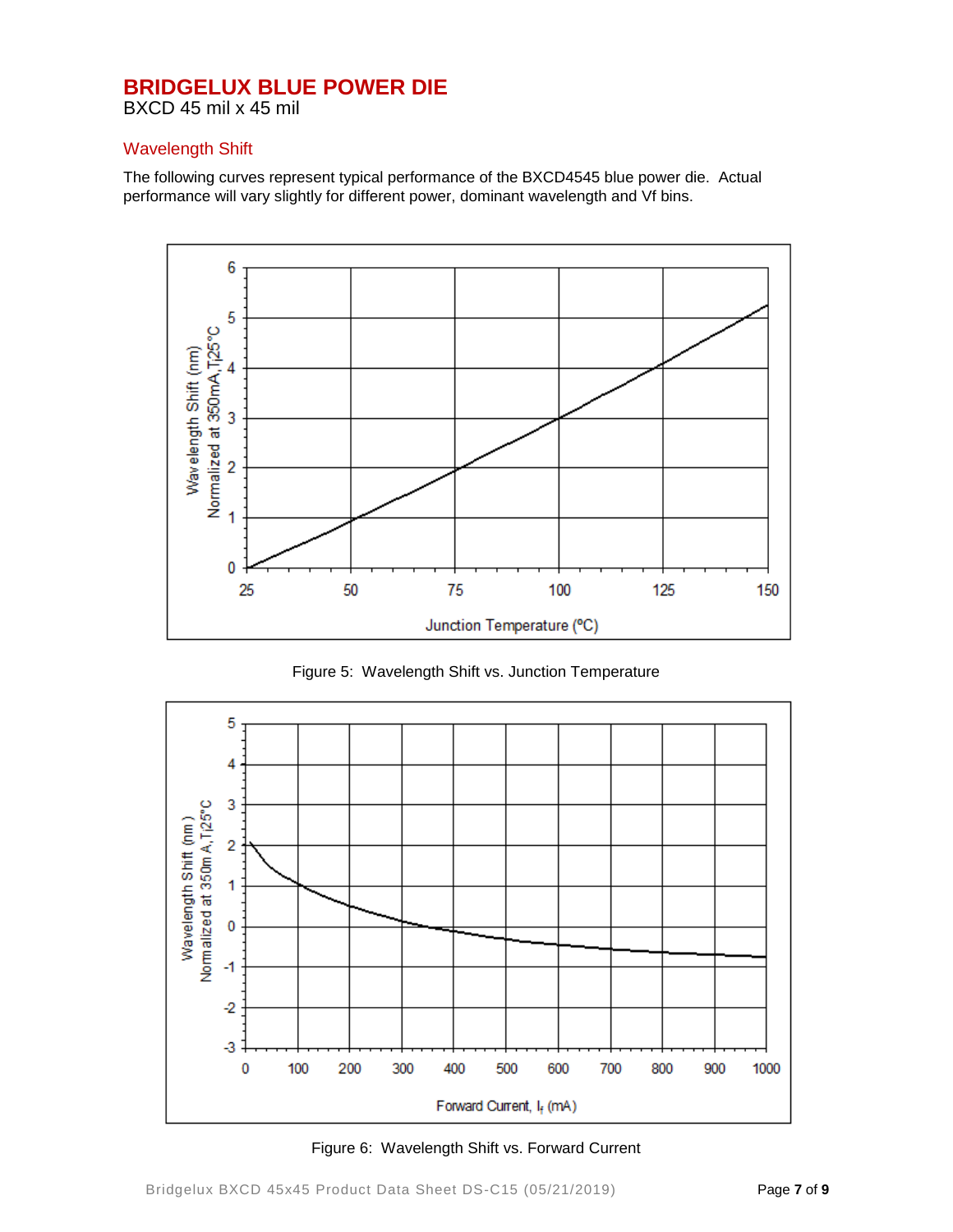### Typical Radiation Pattern



Figure 7: Typical Radiation Pattern (350 mA Operation)



#### Current De-rating Curves